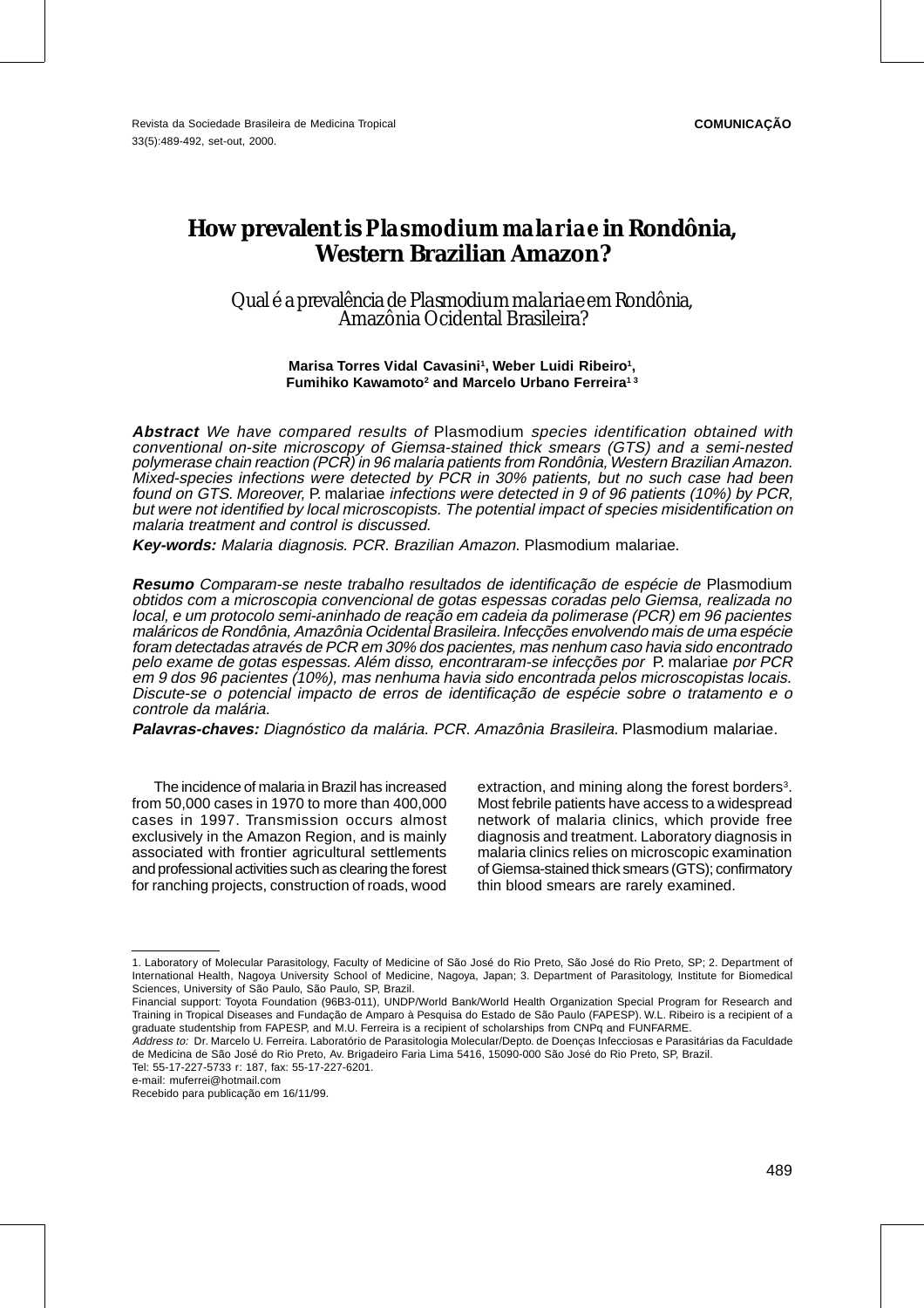Each year, 2-3 million GTS are examined in Brazil, and 10-20% of them are positive. During 1997, Plasmodium falciparum was detected by GTS microscopy in 95,400 patients (24%), and P. vivax in 305,500 patients (75%). Mixed-species (P. falciparum plus P. vivax) infections were found in only 3,042 (0.7%) patients. P. malariae was recorded in 1,077 patients in 1997 (0.3%), almost all of them (97%) living in the eastern Amazonian State of Pará. In contrast, no case of P. malariae infection was detected in the 165,000 malaria patients living in the western Amazonian State of Rondônia who were examined between 1996 and 1997 (Fundação Nacional de Saúde, unpublished data). However, morphological changes induced by hemolysis during thick smear staining may hamper the identification of P. malariae, and thus GTS-based prevalence data of this species in Brazil may be inaccurate. Accordingly, antibodies to synthetic peptides derived from P. malariae circumsporozoite protein repeats, which are thought to be narrowly species-specific<sup>4</sup>, have been frequently found in Amerindians living in Mato Grosso<sup>5614</sup>, and also among inhabitants of an area of very low malaria endemicity in São Paulo, southestern Brazil<sup>4</sup>. However, P. malariae has rarely been detected in autochtonous infections in Mato Grosso or São Paulo in recent years (Fundação Nacional de Saúde, unpublished data).

Alternative diagnostic methods, such as the polymerase chain reaction (PCR), have recently revealed high prevalences of mixed-species infections, many of them involving P. malariae, in Africa<sup>13 17 18</sup>, Southeast Asia<sup>9 11 19 20</sup>, South America<sup>16</sup> and Oceania<sup>1</sup>. Most *P. malariae* infections had been missed by the local microscopists, who examined standard GTS on-site. However, no comparison between conventional microscopy and PCR-based species identification has been performed in Brazil. The present communication describes results of such a comparison, performed in the western Amazonian State of Rondônia.

Venous blood was collected, after informed consent, from 96 patients with malaria diagnosis confirmed microscopically on GTS. Blood samples were stored at -20°C until DNA extraction. Thick smears were prepared and examined by local National Health Foundation personnel using standard criteria for species identification<sup>8</sup>. No attempt was made to change diagnostic routines during the study period. According to on-site GTSbased species identification, 43 patients had P. falciparum and 53 had P. vivax infection; no

mixed-species or P. malariae infection was detected by conventional microscopy. Template parasite DNA was extracted from 200-ml aliquots of clotted blood as described<sup>7</sup>. All patients had a febrile illness and were clinically examined by one of the authors at outpatient clinics in Porto Velho, Rondônia, between 1995 and 1998. Antimalarial treatment was given, following the recommendations of the Fundação Nacional de Saúde<sup>8</sup>, based on on-site species identification, since PCR results were not available.

A semi-nested PCR for species identification was performed as described by Kimura and colleagues<sup>10</sup>. Briefly, two rounds of amplification were performed with oligonucleotide primers that target small sub-unit ribosomal RNA (rRNA) genes of Plasmodium. The first round (35 cycles) used a pair of universal (i.e. genus-specific) primers, P1 and P2, while the second round (18 cycles) used the species-specific reverse primers F2, V1 and M1 combined with the universal forward primer P1. Oligonucleotide primer sequences and detailed PCR protocols are given elsewhere<sup>10</sup>. Amplification reagents and PCR products were handled in different laboratories using pipettes equipped with aerosol-resistant filter tips, in order to prevent carry-over contamination. Laboratory personnel were unaware of GTS-based species diagnosis at the time when the first PCR experiments were performed, but later all samples showing discordant results between microscopy and PCR were re-tested.

Mixed-species infections, one of them involving three Plasmodium species, were frequently found by PCR among patients thought to have singlespecies infection based on GTS examination (Table 1). As a result, some patients were given inadequate antimalarial treatment, based on incorrect or incomplete species diagnosis. These findings are in agreement with previous comparisons of conventional microscopy and PCR in Africa<sup>131718</sup> and East Asia<sup>9111920</sup>. As a rule, local microscopists are able to identify correctly the predominant species, but concurrent infections are frequently missed<sup>20</sup>. Despite the low malaria endemicity in Rondônia, local patterns of transmission and interaction between different species and clones seem to be rather complex. About 40% of patients harboring P. falciparum and P. vivax have multiple-clone infections (i.e., a single isolate harbors more than one genetically distinct parasite clone), as detected by PCR amplification of single-copy polymorphic genes<sup>715</sup>. Here we have shown that 30% of infections in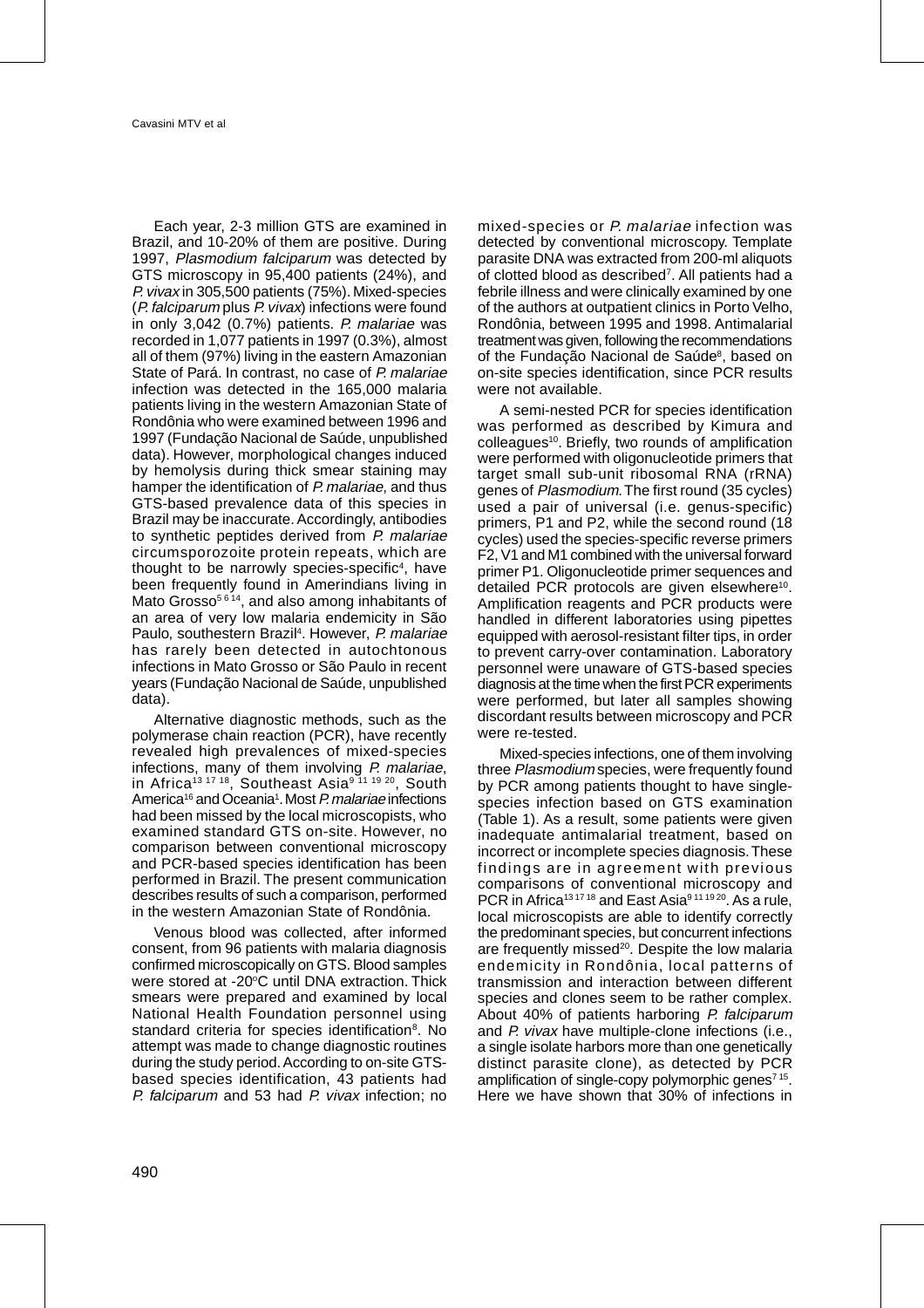| Diagnosis by      |                                           |    |   |       |     |       |         |       |  |
|-------------------|-------------------------------------------|----|---|-------|-----|-------|---------|-------|--|
| Giemsa-stained    | Diagnosis by nested PCR (no. of patients) |    |   |       |     |       |         |       |  |
| thick smears      |                                           |    | M | $F+V$ | F+M | $V+M$ | $F+V+M$ | Total |  |
| (no. of patients) |                                           |    |   |       |     |       |         |       |  |
| F                 | 35                                        | O  |   |       |     | 0     |         | 43    |  |
| V                 |                                           | 30 |   | 13    |     | 5     |         | 53    |  |
| Total             | 37                                        | 30 |   | 20    |     |       |         | 96    |  |

Table 1 - Comparison of species identification, based upon examination of Giemsa-stained thick smears and seminested PCR, in 96 patients from Rondônia, Brazilian Amazon.

 $F = P$ . falciparum;  $V = P$ . vivax;  $M = P$ . malariae. Note that many of the patients with a single-species infection diagnosed on Giemsastained thick smears (8 of 43 with diagnosis of P. falciparum and 20 of 53 with diagnosis of P. vivax) had mixed-species infection diagnosed by PCR, and 3 patients with P. vivax identified on thick smears had a single but different species (either P. falciparum or P. malariae) detected by PCR.

Rondônia involve two or more Plasmodium species, and similar results were recently reported in an area of comparable malaria endemicity in Venezuela16. Therefore, a large proportion of local patients harbor more than one malaria species and/or genetically distinct parasite clones. The clinical and immunological consequences of such mixed-species and mixed-clone infections have been a matter of discussion in recent years $12$ .

Specific amplification of P. falciparum, P. vivax and P. malariae DNA was obtained respectively in 60 (62%), 57 (59%) and 9 (10%) of the 96 examined malaria patients. This relatively high prevalence of P. malariae contrasts with the reported absence of this species in Rondônia in recent years. All but one P. malariae infection were detected in mixed-species infections, and in all cases, the PCR-amplified fragment was 115-bp long. In contrast, P. malariae isolates with a 19-bp deletion in the rRNA gene fragment targeted by PCR have been commonly found in East Asia<sup>911</sup>. Interestingly, most P. malariae infections reported in Rondônia in the 1980s were detected in the small town of Costa Marques (National Health Foundation, unpublished data), where an international malaria research team maintained a field station. The clustering of P. malariae infections in the State of Pará in recent years may also be a by-product of the extensive malaria research activities in that region, with a positive impact on local diagnostic practices.

In conclusion, a high proportion of mixed-species infections, some of them including the frequently overlooked species P. malariae, may be detected in the western Amazonian State of Rondônia using a sensitive semi-nested PCR protocol. As indicated by the frequent occurrence of anti-P. malariae circumsporozoite protein antibodies among subjects living in Mato Grosso<sup>5614</sup> and even in southeastern Brazil<sup>4</sup>, this species may be much more widespread in Brazil than suggested by official data based on GTS microscopy. The possibility exists that P. malariae infection occurs as a zoonosis in some areas in the Amazon $56$ , with predictable implications for malaria control. The long-lasting nature of low-level, symptomless P. malariae infections in semi-immune subjects increases the risk of transfusion malaria in both endemic and non-endemic regions<sup>2</sup>. Moreover, different drug regimens are used in the treatment of the three malaria species found in Brazil, and misidentification of these species has obvious implications for patients' care. Therefore, improved diagnostic techniques such as the molecular approach applied here may be useful to investigate the distribution of human malaria species across the Brazilian Amazon and to develop adequate strategies for treatment and control of malaria in each epidemiological setting.

## **REFERENCES**

- 1. Arai M, Kunisada K, Kawai S, Kimura M, Wataya Y. DNA diagnosis of ovale malaria and malariae malaria using microtiter plate-hybridization. Nucleotides and Nucleosides 13:1363-1374, 1994.
- 2. Bruce-Chwatt LJ. Transfusion malaria revisited. Tropical Diseases Bulletin 34:827-840, 1982.
- 3. Camargo LMA, Ferreira MU, Krieger H, Camargo EP, Pereira da Silva LH. Unstable hypoendemic malaria in Rondônia (Western Amazon Region, Brazil): Epidemic

outbreaks and work-associated incidence in an agroindustrial rural settlement. American Journal of Tropical Medicine and Hygiene 51:16-26, 1994.

4. Curado I, Duarte AM, Lal AA, Oliveira SG, Kloetzel JK. Antibodies antibloodstream and circumsporozoite antigens (Plasmodium vivax and Plasmodium malariae/ P. brasilianum) in areas of very low malaria endemicity in Brazil. Memórias do Instituto Oswaldo Cruz 92:235-343, 1997.